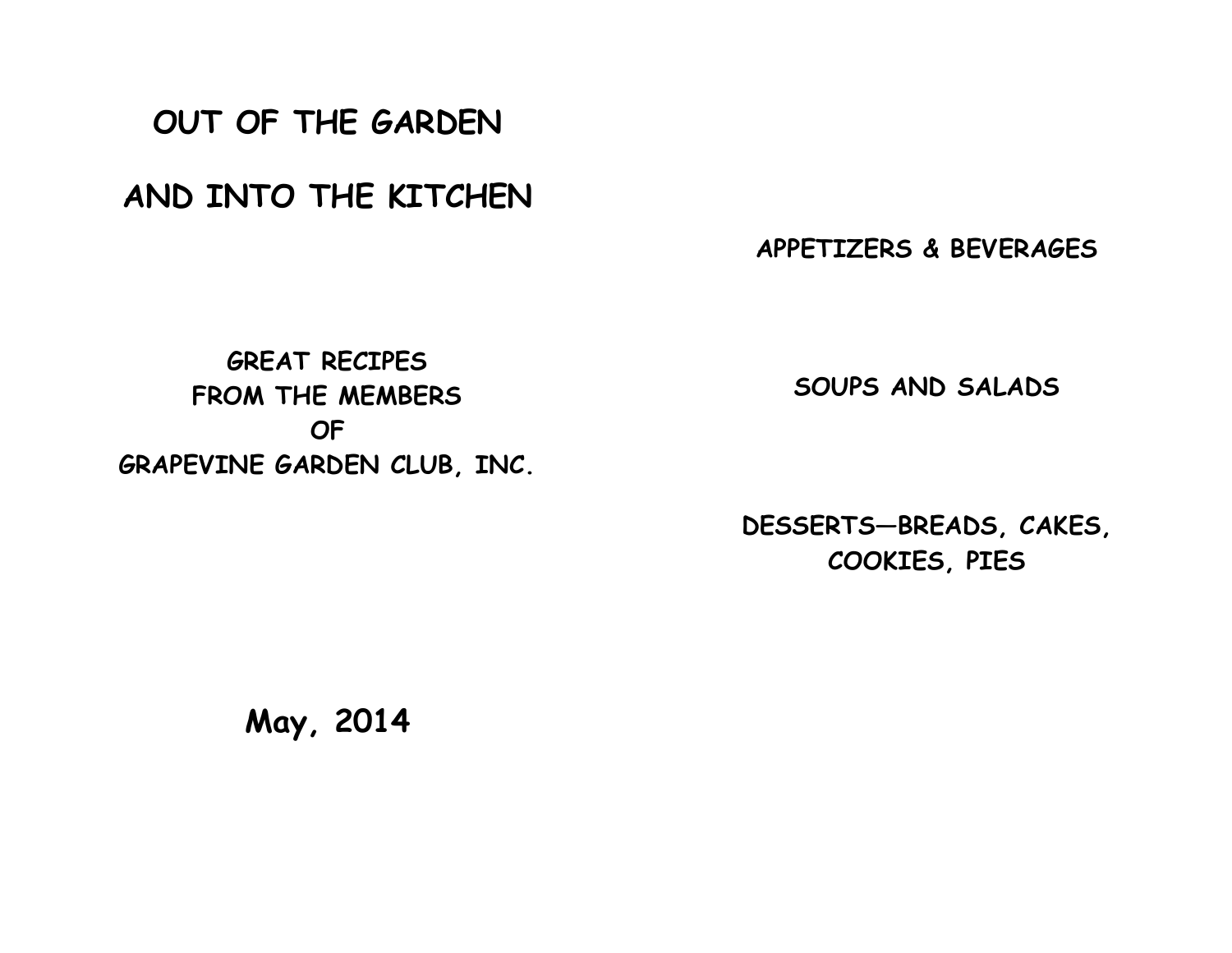## **APPETIZERS & BEVERAGES**

**SWEET PICKLES WITH A KICK! SPARKLING TROPICAL PUNCH CREAMY EDAMAME SPREAD**

## **SOUPS AND SALADS**

**CRISP & COLORFUL COLESLAW JUST FRUIT SALAD GRILLED VEGETABLE SALAD RAINBOW LAYERED JELL-O SLAW (SPECTACULAR OVERNIGHT) LIGHT BROCCOLI-CAULIFLOWER SALAD BLACK BEAN AND PAPAYA SALAD TINY TOMATO & ASPARAGUS SALAD GRILLED APRICOTS WITH GOAT CHEESE SNOW CAPPED PEAS MACARONI TUNA SALAD MEXICAN BEAN SALAD MARINATED VEGETABLE SALAD SPINACH-GRAPE CHOPPED SALAD**

# **DESSERTS, BREADS, CAKES, COOKIES AND PIES**

**MISSISSIPPI MUD BROWNIES MOTHER'S BUTTERMILK PIE MARGARITA CHEESECAKE GERMAN CHOCOLATE LAYER CAKE HERSHEY BROWNIES HERSHEY'S "PERFECTLY CHOCOLATE" CAKE RASPBERRY JELL-O PIE SIMPLE LEMON CAKE COOKIES EASY-AS-CAKE LEMON COOKIES (1) EASY-AS-CAKE LEMON COOKIES (2) MEXICAN WEDDING CAKE LEMON ALMOND BARS**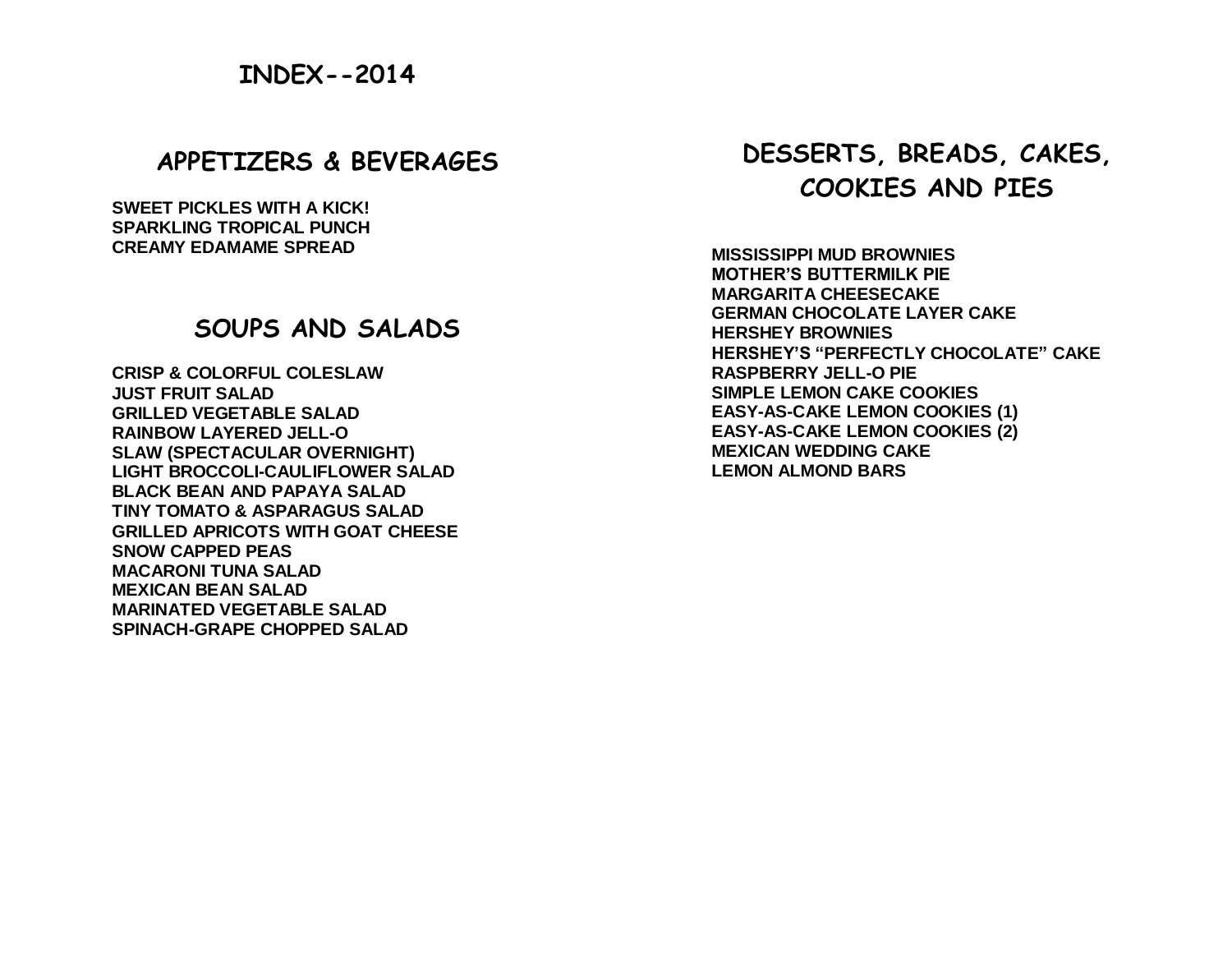# **APPETIZERS & BEVERAGES**

## **SWEET PICKLES WITH A KICK!**

Ella Barber

One gallon sliced hamburger dill pickles (You can buy whole pickles and slice them thicker if you like) 4 lb. sugar 1 large head of garlic - sliced 1 small bottle of Tabasco ( 2 oz.)

Pour pickle juice into a large stainless steel bowl. Stir in sugar until dissolved. Add the head of garlic that you have peeled and sliced. Add a bottle of Tabasco (more or less Tabasco depending on the amount of heat-- a 2 oz. bottle is not too hot).

Pack several jars with pickles and then pour the juice over the pickles in the jars. Leave the jars on the counter at room temperature and turn the jars over and shake them a couple of times a day. After three days, place them in the refrigerator to chill.

## **SPARKLING TROPICAL PUNCH**

Linda Krimm

2 46-oz. cans pineapple juice 1 12-oz. can frozen pink lemonade concentrate, thawed (no water) 1 10-oz. can frozen strawberry daiquiri mix concentrate, thawed (no water) 1 2-liter bottle ginger ale Yield: Approximately 20 8-oz. cups

### **CREAMY EDAMAME SPREAD**

*Simple Recipes.net* (discovered this one while looking for cookie recipes!!)

3 cups frozen shelled edamame 1 garlic cloves minced 3 scallions thinly sliced 1 lemon zested and juiced 1/4-1/3 cup extra virgin olive oil Salt/pepper

Bring large pot salted water to boil and prepare an ice water bath. Add edamame to boiling water and cook 4-5 minutes. Drain, then place in ice water bath to shock and stop cooking. This will keep the beans green—2 to 3 minutes.

Drain and transfer to food processer. Add garlic, scallions, lemon zest and juice, ¼ cup olive oil. Puree 2-3 minutes. Add more oil to get smooth puree.

Serve with crackers or cut up veggies.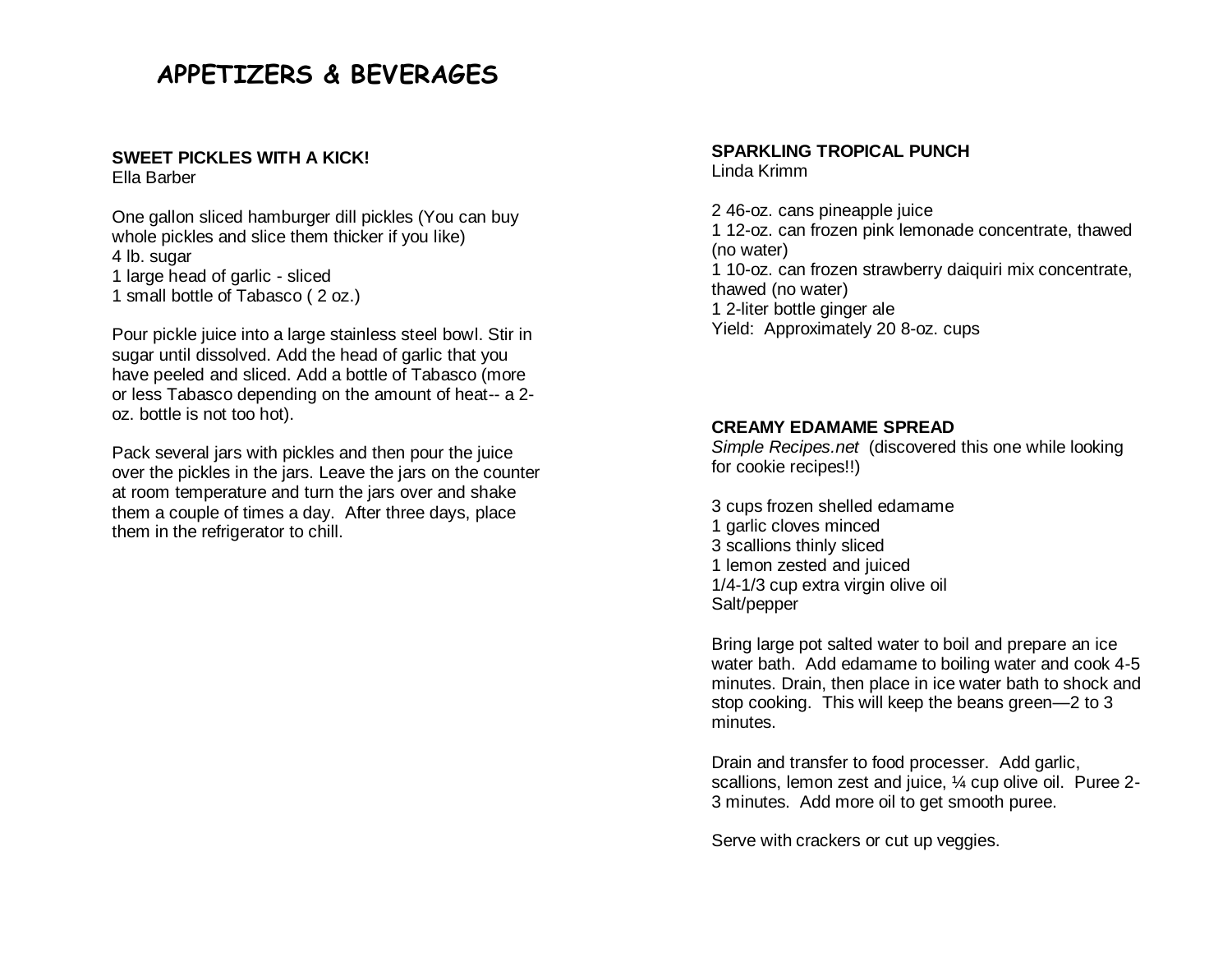# **SOUPS AND SALADS**

#### **CRISP & COLORFUL COLESLAW**

Camille Kissell

Place 1 cup each fresh asparagus pieces (1-inch) and chopped carrots in microwaveable bowl. Add ½ cup water. Microwave on HIGH 1 1/2 to 2 minutes or until vegetables are crisp-tender; drain. Rinse under cold water 1 minute; drain. Place in large bowl. Add 6 cups shredded cabbage, 1 cup thawed frozen peas, 8 sliced green onions and 1/2 cup Kraft Classic Ranch Dressing. Mix lightly. Makes 16 servings, 1/2 cup each.

For added color, prepare with both red and green cabbage.

#### **GRILLED VEGETABLE SALAD** Michelle Bower

2 cups of mixed vegetables grilled: Yellow squash Zucchini squash Purple onion Mushrooms Asparagus Fresh Corn

2 cups cooked macaroni 1/4 cup Leo's Italian dressing (Jason's deli) 1/2 cup of Mozzarella cheese

Toss and chill several hours

#### **JUST FRUIT SALAD**

(How hard is this?)

In a large clear glass bowl, layer bite-sized fruit by color, i.e., pineapple chunks on bottom, green grapes, orange sections peeled, red grapes, banana circles dipped in lemon juice. Top with strawberries and blueberries.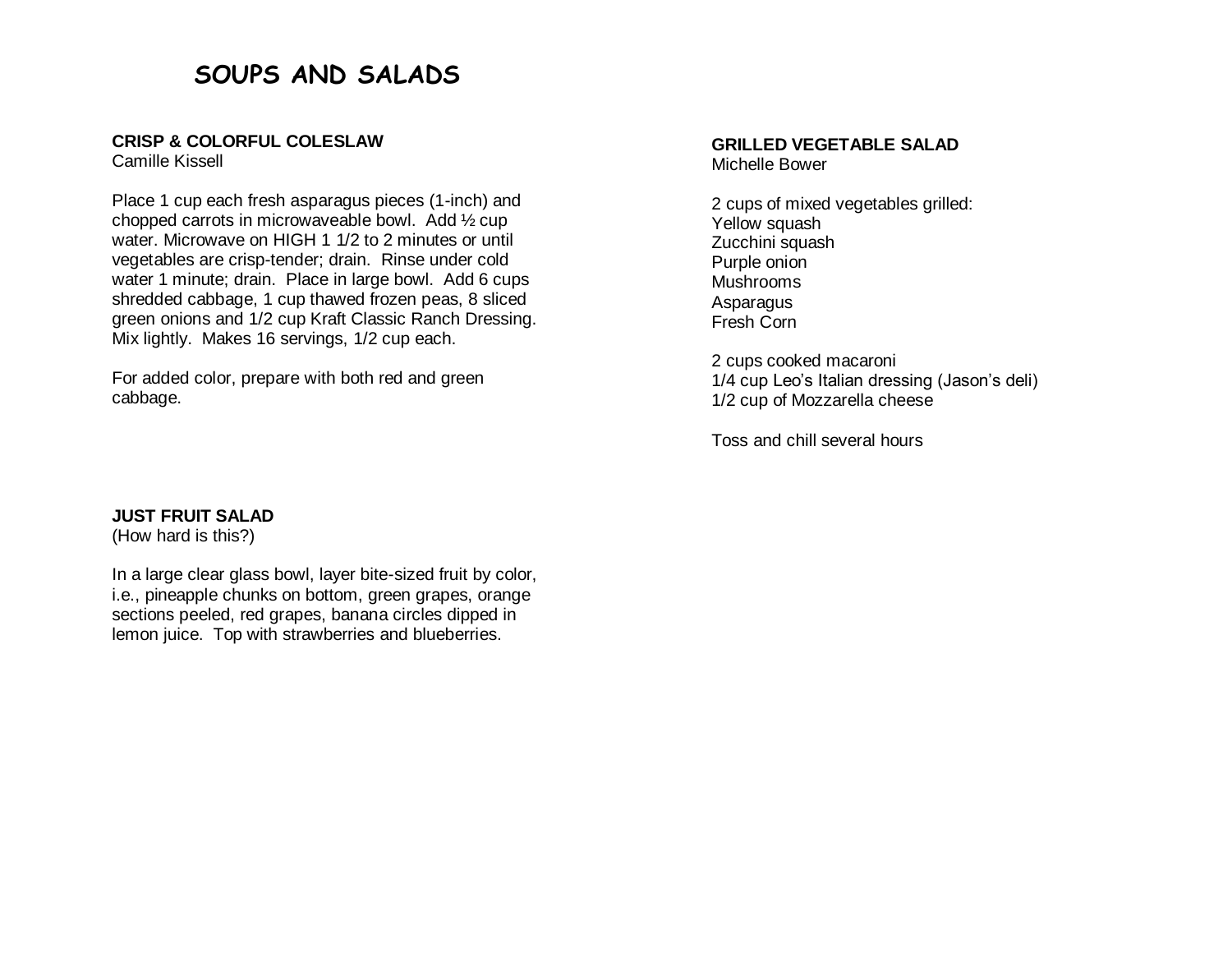*For any new member who may have missed this beautiful salad in other recipe books, here 'tis again!*

#### **RAINBOW LAYERED JELL-O**

Peggy Harris

3 oz. packages of Jell-O one each of the following flavors:

This is for the regular Jell- $O - i f$  you use the no sugar kind the volume for each box is less.

Black Cherry, Strawberry, Raspberry, Cherry, Orange, Lemon,

Lime

16 oz. sour cream plus 1/3 cup – total – the lite works well.

1 cup boiling water per 1 box of Jell-O

Select a bowl big enough, as it will require almost 10 cups volume once it is finished.

A large straight side truffle bowl works well. (You can use a

9" x 13" glass pan, but the layers will be very thin which looks more like ribbon and I have had trouble keeping the pan level.)

Put the bowl in the fridge. Put it on the shelf with head room to be able to pour each layer of Jell-O into the bowl. Pouring the Jell-O will cause a splash onto the sides of the bowl, which spoils the effect. Also try to avoid causing bubbles while dissolving the Jell-O – stir very gently, or remove the bubbles with a spoon before you pour the Jell-O into the bowl.

Prepare one box of Jell-O. Start with the darkest or lightest color.

Put one box of Jell-O in a small cup. Add 1 cup of boiling water. Stir thoroughly.

Pour half of the Jell-O into another cup. It will be about 2/3 cup in each cup.

In one cup add 1/3 cup sour cream and mix well. This is the cloudy mix.

In the other cup add 3 Tablespoons of cold water. This is the clear mix.

Pour one layer (cloudy or clear) in the bowl in the fridge. Let it gel. It will take at least 60 minutes. You want this first layer to be very firm before you do the next layer. Leave the other cup (cloudy or clear) on the counter. After the first layer is firm, pour the second layer in the bowl in the fridge. Let is set 30 minutes, or more, until firm.

Then prepare the next box of Jell-O.

Pour in the first layer in the bowl in the fridge. Use either the cloudy or clear, depending on which you did with the first box. Let it set until firm.

Pour in the second layer gently into the bowl. Let it set until firm.

It doesn't take quite as long to get firm with the second box.

Then prepare each of the rest of the boxes of Jell-O. At this point you can prepare 2 boxes at the same time (4 cups on the counter) and leave them on the counter until the current layer is firm. This will be about 15 minutes each or so. If you pour too early it will 'dig' up the prior layer and it spoils the look, but it will still taste good!

You can decorate the top of the bowl with gel cake decoration or fresh organic flowers.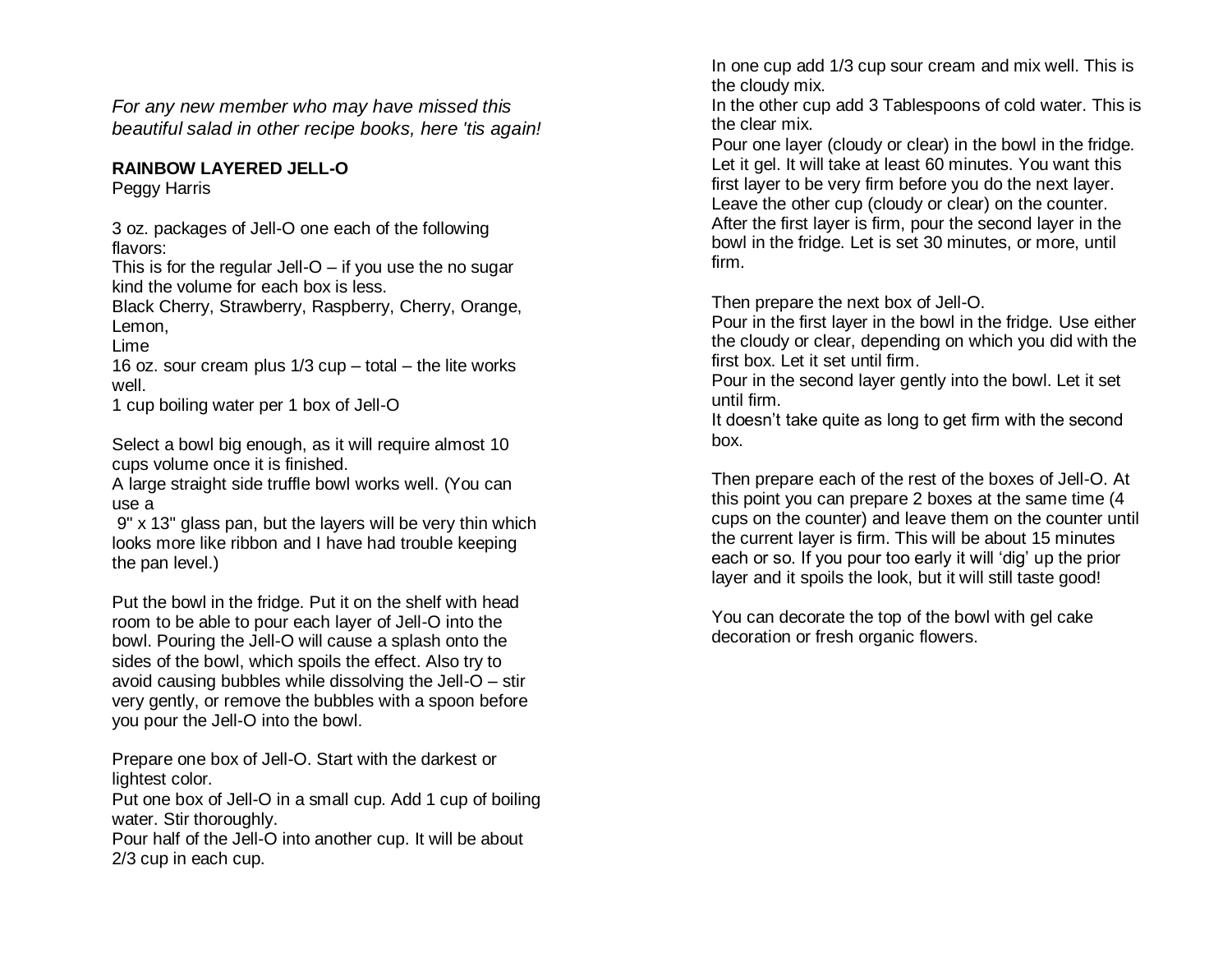### **SLAW (SPECTACULAR OVERNIGHT)**

Joyce Wuetig

1 medium head cabbage, shredded (about 2 ½ lbs.) 1 medium red onion, thinly sliced (or shredded as cabbage) 1/2 cup chopped green pepper 1/2 cup chopped red bell pepper, or green pepper 1/2 cup sliced stuffed olives 1/2 cup white wine vinegar 1/2 cup (or less) vegetable oil 1/2 cup sugar 2 tsp. Dijon mustard 1 tsp. each of salt, celery seed and mustard seed

In a 4-quart bowl, combine the cabbage, onion, peppers and olives.

In a saucepan, combine the remaining ingredients; bring to a boil. Cook and stir for 1 minute. Pour over vegetables and stir gently. Cover and refrigerate overnight.

Mix well before serving. Serves 12-16

#### **LIGHT BROCCOLI-CAULIFLOWER SALAD** Miriam Ward

2 cup chopped broccoli 2 cup chopped cauliflower 1 cup chopped celery 1/2 cup chopped green onions Salt and pepper to taste

Add 3/4 to 1 cup of light buttermilk Ranch dressing (recipe below) to above ingredients and stir. Keep refrigerated. The flavor is better if made a day in advance.

#### *Light Ranch Dressing*

1 1/2 cup buttermilk 1/2 cup Hellman's Light mayonnaise 1 pkg. Hidden Valley Buttermilk dressing mix Stir together and keep refrigerated.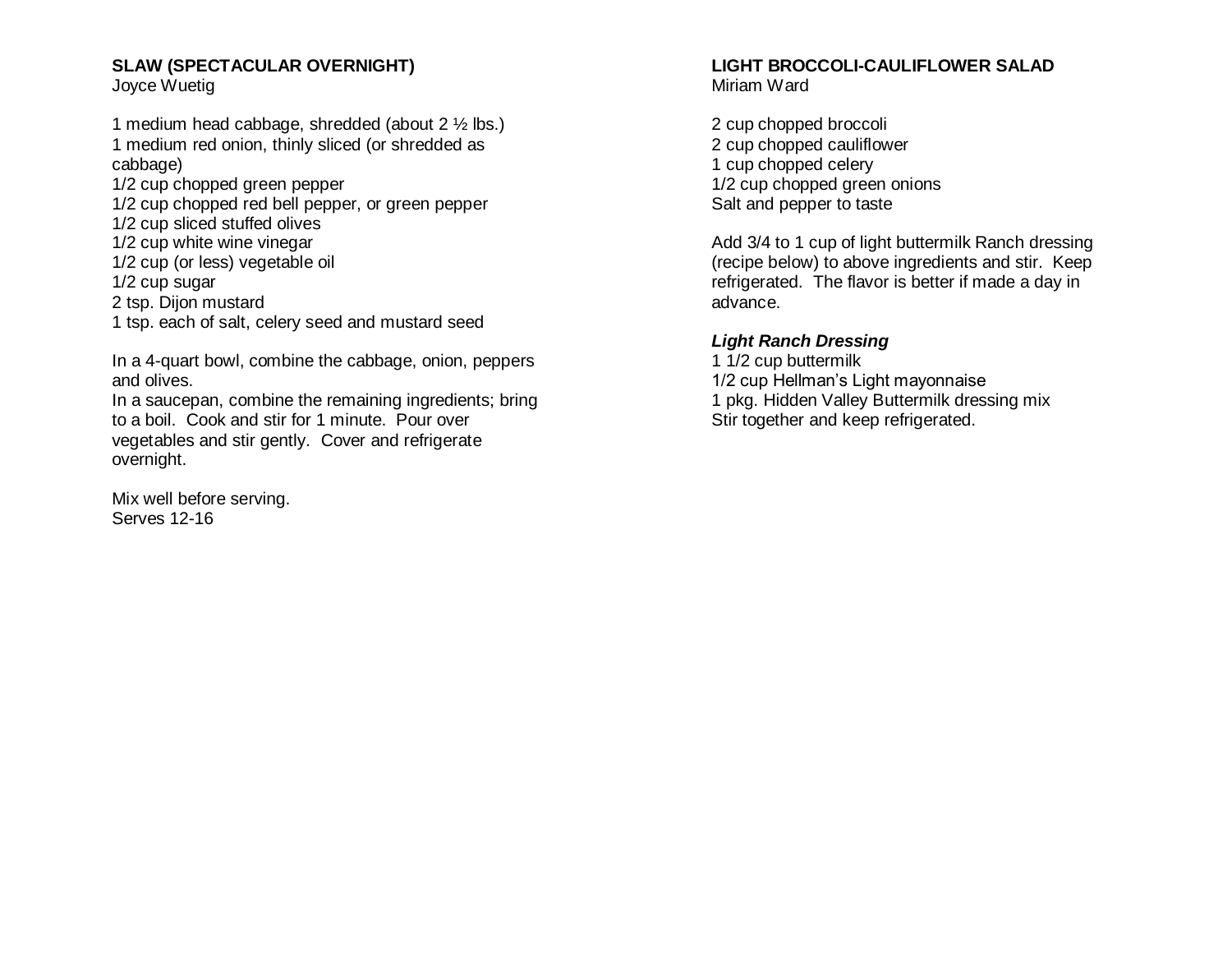#### **BLACK BEAN AND PAPAYA SALAD**

Kathy Dohrer From *Salsas, Sambals, Chutneys, and ChowChows* by Chris Schlesinger and John Willoughby

1 cup cooked or canned black beans (See note) 2 ripe papayas, peeled, seeded, and diced small 1/2 red bell pepper, diced small 1/2 green bell pepper, diced small 1/2 red onion, diced small 3/4 cup pineapple juice 1/2 cup lime juice  $(-4 \text{ lines})$ 1/2 cup chopped cilantro 2 T ground cumin 1 T minced red or green chili pepper of your choice

Salt and freshly cracked black pepper to taste

In a large mixing bowl, combine all ingredients and mix together well. Keep covered and refrigerated 4-5 days.

Serve with grilled fish, as a spicy summer salad, or with chips.

**Note:** For about 3 cups cooked black beans:

Your basic black beans:

Soak 2 cups dried black beans in cold water to cover overnight or for at least 5 hours.

Drain and rinse well.

In a large saucepan, heat 3 T peanut oil until hot but not smoking, then add 2 large yellow onions, diced, and sauté over high heat until clear, 4-5min. Add 2 T minced garlic and sauté another minute, then add 1 tsp. each chili powder, ground cumin, Tabasco sauce, and sugar, along with 1/4 cup white vinegar, 2 cups water, a bottle of your favorite beer, and the black beans. Bring to a simmer, cover well, and cook over low heat for 3 hours, or until beans are soft to the bite. Don't overcook or the beans will become mushy*. (Now, wouldn't you just rather buy them in a can???)*

#### **TINY TOMATO & ASPARAGUS SALAD**

Dinah Chancellor Serves 12

1 lb. asparagus, trimmed and cut into 2-inch pieces 6 cups cherry, grape, pear tomatoes in various colors, halved 1/2 cup crumbled feta cheese (I used 1/4 cup goat cheese and 1/4 cup crumbled gorgonzola cheese) 2 ripe avocadoes, cubed 1 cup basil leaves, snipped 1/4 cup olive oil 2 tsp. lemon juice 2 tsp. Dijon mustard 1/2 tsp. kosher salt 1/2 tsp. freshly ground pepper

Whisk together the last 5 ingredients to make dressing.

Steam asparagus until tender crisp (about 2 minutes in the microwave)

Mix with other ingredients. Drizzle with dressing. Chill.

Calories: 213 Protein: 5.9 grams Fat: 17 grams Carbs: 13 grams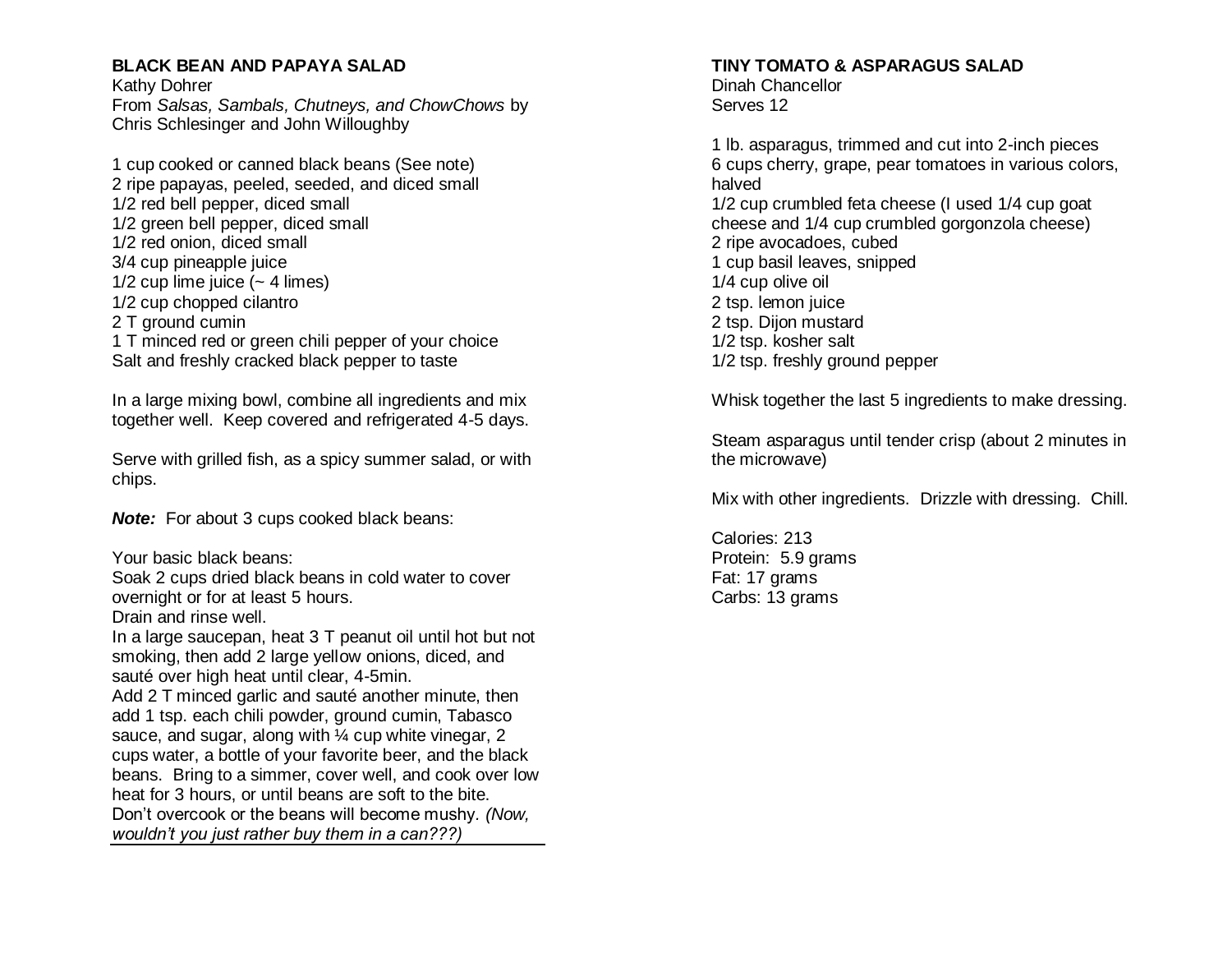#### **GRILLED APRICOTS WITH GOAT CHEESE**

Ann Fuller From the *Tasty Kitchen*; Serves 2 (Gluten Free)

1/3 cup goat cheese 1 T honey, plus more for garnish 2 whole large apricots Butter, for brushing on apricots 1 T pine nuts, toasted 1 T fresh mint, chopped Ground cardamom, for garnish

In a small bowl, fold together the goat cheese and the honey. Set aside.

Halve the apricots and remove the pit. Brush the apricots with butter and place them on a hot grill, cut side down.

Grill the apricots for 3-5 minutes, until grill marks appear on the apricots.

Fill the apricots with the sweetened goat cheese mixture and sprinkle with the pine nuts and mint. Garnish with a thin drizzle of honey and a light sprinkle of *cardamom*. (*NOTE*: This spice is from southern India—one of the oldest spices known to mankind! From the ginger family.)

## **SNOW CAPPED PEAS**

Rachel Clark

3 packages (16-oz.) frozen peas (cook and leave slightly crispy and remove moisture) 1 head cauliflower, cut in pieces 2 cups Miracle Whip (more or less) 2 cups chopped celery 1/2 T lemon juice 1 T garlic salt (*alter for your taste*) 1/2 tsp. each salt/pepper

Combine all together and chill.

#### **MACARONI TUNA SALAD** Barbara Atkins

1 3/4 cup macaroni, cooked & drained 1 can light tuna packed in water, drained 2 tsp. minced onion 1 small jar of diced pimentos, drained 1/2 lb. Velveeta cheese, small cubes *(I used shredded cheddar cheese)* 2/3 cup sweet pickle relish 1 small can black olives, drained 2 hard-boiled eggs, chopped 1 small can peas (optional) drained

Add all ingredients to macaroni in a large bowl. Add 2/3 to 3/4 cup of Miracle Whip, salt and pepper to taste. Mix together; cover and refrigerate. Decorate with slices of green pepper or tomatoes.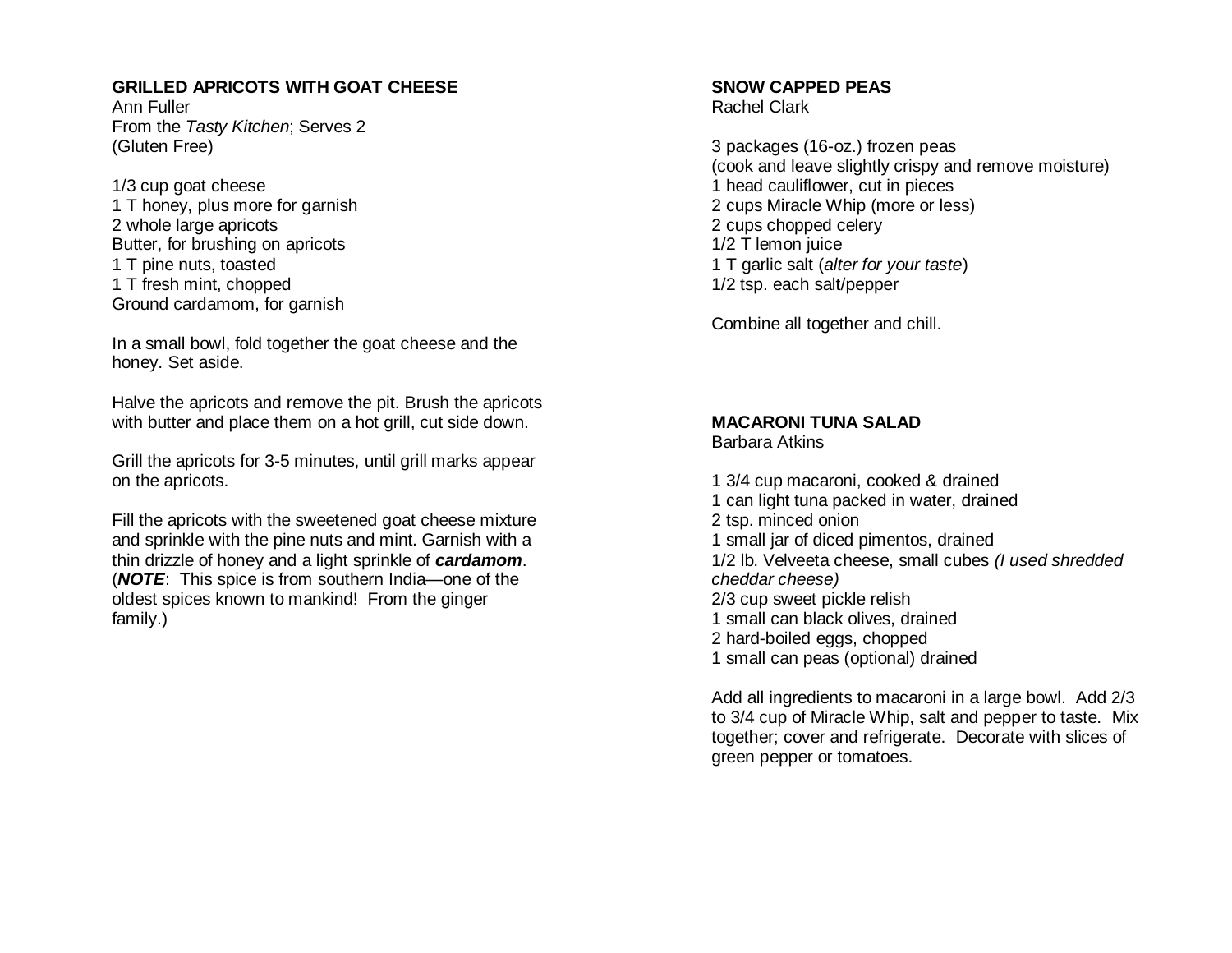#### **MEXICAN BEAN SALAD**

Nancy Searl

- 1 (15-ounce) can black beans, rinsed and drained 1 (15-ounce) can kidney beans, rinsed and drained 1 (15-ounce) can cannellini beans, rinsed and drained 1 green pepper, chopped 1 red pepper, chopped 1 (10-ounce) package frozen corn kernels 1 medium red onion, chopped 1/3 cup olive oil 1/3 cup red wine vinegar 2 T fresh lime juice 1 T fresh lemon juice 2 T white sugar 1 clove garlic, crushed 1/3 cup fresh cilantro, chopped 1/2 T ground cumin 1/2 T ground black pepper 1 dash hot pepper sauce 1/2 tsp. chili powder
	- 1. In a large bowl, combine beans, bell peppers, frozen corn, and red onion.
	- 2. In a small bowl, whisk together olive oil, red wine vinegar, lime juice, lemon juice, sugar, salt, garlic, cilantro, cumin, and black pepper. Season to taste with hot sauce and chili powder.
	- 3. Pour olive oil dressing over vegetables and mix well. Chill thoroughly and serve cold.

#### **MARINATED VEGETABLE SALAD**

Catherine LaCroix

1 Can Cut Green Beans, drain liquid 1 Can Sweet Peas, drain liquid 1 Can Corn\*, drain liquid 1 Jar Chopped Pimentos 1 cup Chopped Celery 1 cup Chopped Red Onion 1 Chopped Bell Pepper (Optional)

#### Dressing:

1 cup Sugar 1 tsp. Salt 1/2 cup Canola Oil 1 tsp. Pepper 1/2 cup Vinegar

Mix all ingredients and refrigerate overnight. 10-12 servings.

*\*Note: I also added 1 can Red Kidney Beans and 1 can Yellow Waxed Beans.*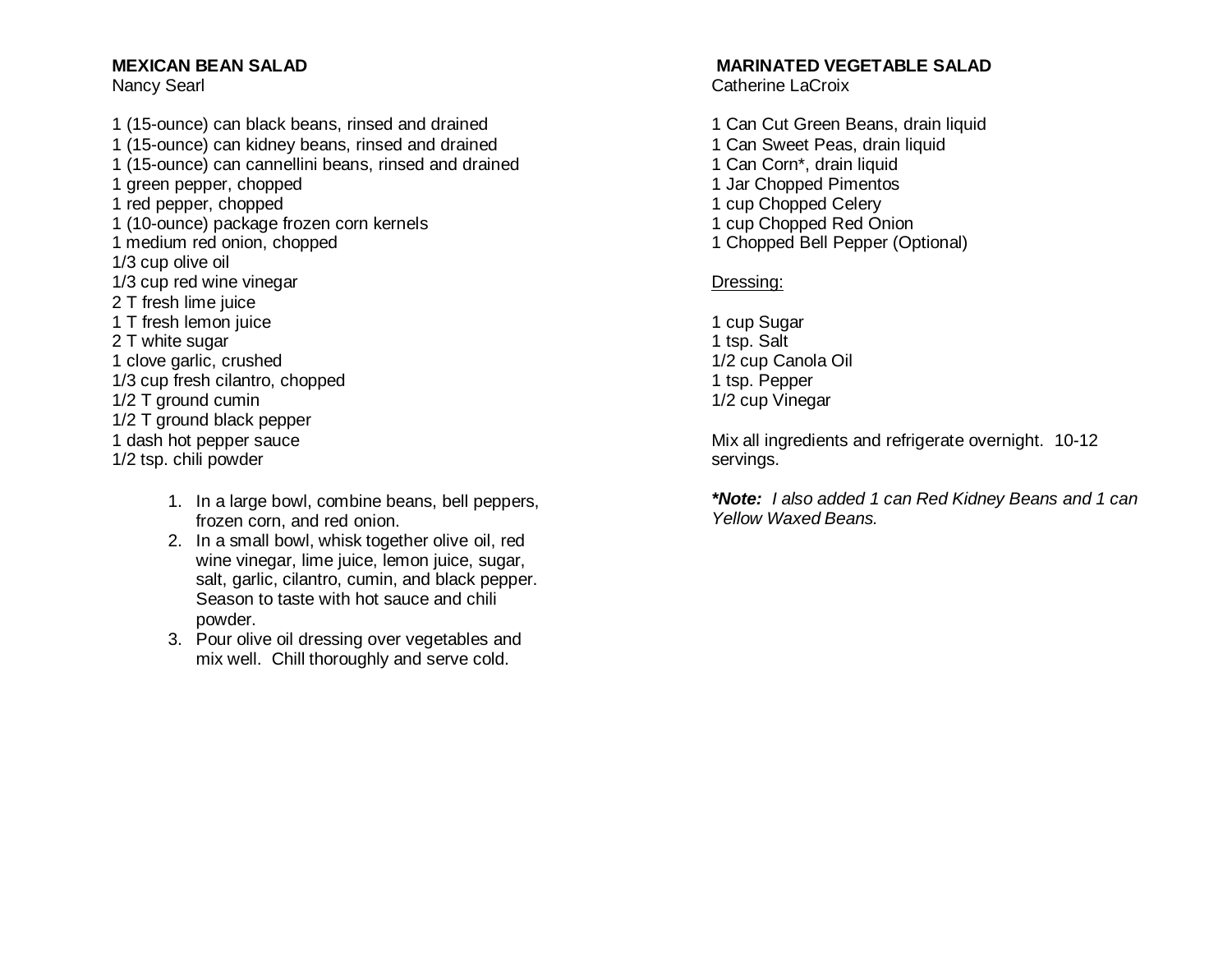#### **SPINACH-GRAPE CHOPPED SALAD**

Susan Emmons *(The Best of Southern Living magazine 2009)*  Makes 4 servings

2 T pine nuts 1 (6 oz.) pkg. fresh baby spinach, thoroughly washed 1 cup seedless red grapes, sliced 1/4 cup crumbled feta cheese 1/4 cup raspberry-walnut vinaigrette

1. Heat pine nuts in a small skillet over medium-high heat, stirring constantly, 5 minutes or until toasted and fragrant.

2. Coarsely chop spinach. Toss together spinach, grapes, feta cheese, and vinaigrette in serving bowl. Sprinkle with pine nuts, and serve immediately.

*Note: Newman's Own Light Raspberry & Walnut Dressing*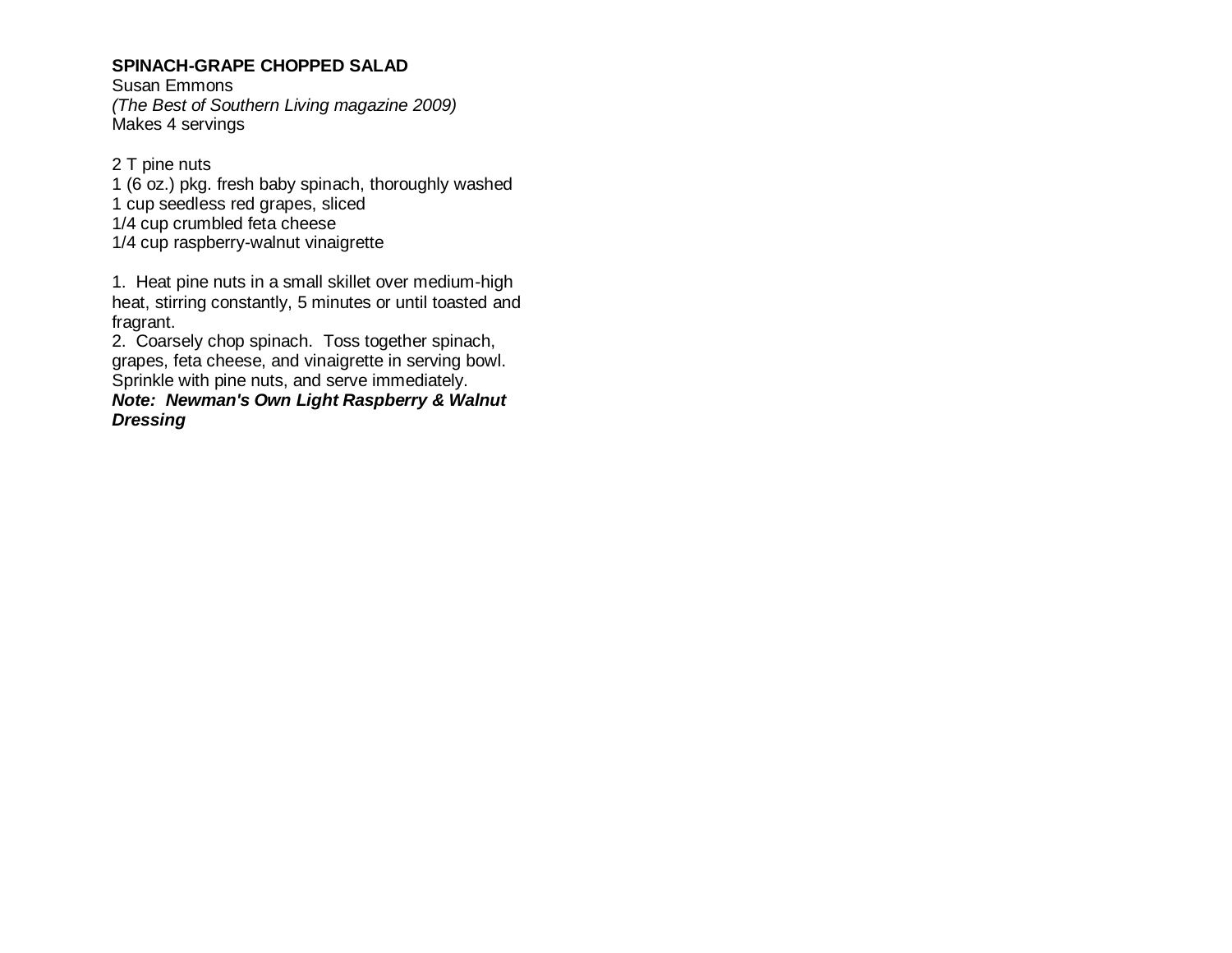# **DESSERTS—BREADS, CAKES, COOKIES, PIES**

#### **MISSISSIPPI MUD BROWNIES**

Jimmie Nell Cook

2 sticks melted butter 1/2 cup cocoa 2 cups sugar Blend above until sugar has dissolved. Add pinch of salt and 4 room-temperature eggs. Add 1 1/2 cups self-rising flour, 1 tsp. vanilla and 3/4 cup chopped nuts.

Grease and flour 9 x 13 pan and bake at 350° for 30 minutes.

Remove from oven. Spread a medium-sized jar of marshmallow cream on cake top.

Then spread on *the icing:*

1 box powdered sugar, 1/2 cup or less of milk, 1/3 cup cocoa and ½ cup melted butter, 1 tsp. vanilla. Mix together and spread on cake.

#### **MOTHER'S BUTTERMILK PIE**

Joan Stewart Serves 6-8

1 cup sugar 3 T flour 4 T butter, melted 2 eggs, beaten 1 cup buttermilk 1 tsp. lemon flavoring

Combine sugar and flour; add eggs and melted butter; work in buttermilk and add flavoring. Pour into an unbaked pie shell.

Bake at 350° until a silver knife comes out clean--about 45-60 minutes. Let cool before serving.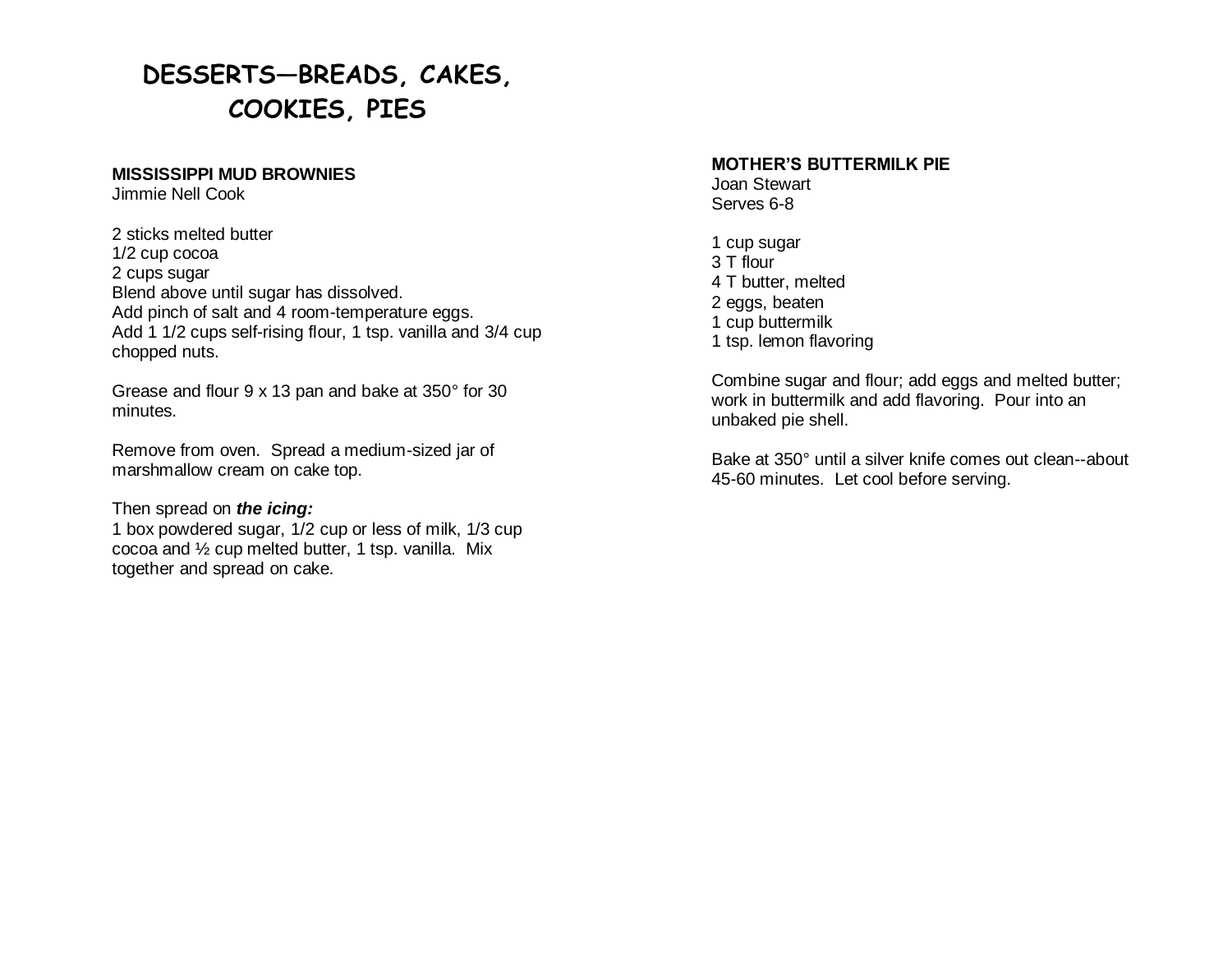### **MARGARITA CHEESECAKE**

Lindle O'Neil

1 pkg. Nikki's Key Lime Cookies 3 8-oz. packages cream cheese, softened 1 14-oz. can sweetened condensed milk 1/2 cup powdered sugar 2 tsp. vanilla 1/3 cup Williams Sonoma (El Paso Chile Co.) margarita mix 1 T fresh squeezed lime juice 3 eggs

*Crust:* Blend 1 package Nikki's Key Lime Cookies in food processor. Press firmly into bottom of 9-inch spring form pan. Save 2 T of crumbled cookies to sprinkle on top of the cheesecake prior to baking.

*Filling:* Mix all remaining ingredients together. When creamy, pour over crust, add crumbled cookies over the top and bake at 350° for one hour.

*Hint:* Do not open door while baking to alleviate cracking of cake.

# **GERMAN CHOCOLATE LAYER CAKE**

Barbara Williams

Follow the directions on your favorite German Chocolate Cake mix. Bake in layer pans according to directions on the box. Then, between layers add the following:

*Option 1:* Chocolate chips, coconut and pecans

*Option 2:*

Caramels, evaporated milk, chocolate chips and pecans

#### **HERSHEY BROWNIES** Elayne Vick

1 cup butter 3 eggs 1/2 tsp. salt 1 can (16-oz.) Hershey's cocoa syrup 1 cup sugar 1 cup flour 1 tsp. vanilla 1 cup chopped nuts (optional)

Mix all ingredients together. Pour into a greased and floured pan measuring 9 x 13. Bake in 350° oven for 30- 35 minutes, until middle is set. When done, sprinkle top with chocolate chips and let melt, then spread them over the pan of brownies for frosting. Wait until completely cool to cut in squares.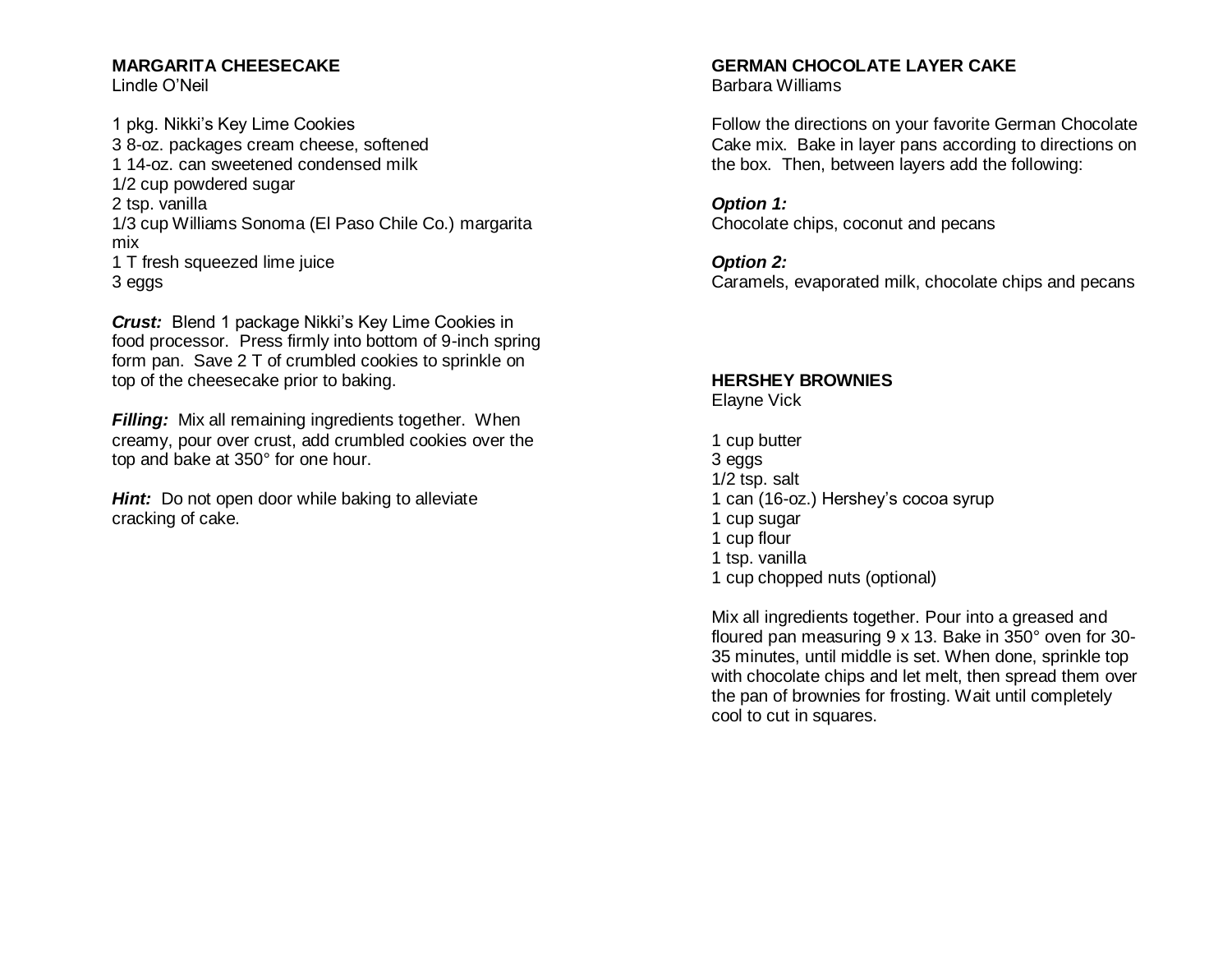#### **HERSHEY'S "PERFECTLY CHOCOLATE" CHOCOLATE CAKE**

Carole Lee

2 cups sugar 1 3/4 cups all-purpose flour 3/4 cup HERSHEY'S Cocoa 1 1/2 tsp. baking powder 1 1/2 tsp. baking soda 1 tsp. salt 2 eggs 1 cup milk 1/2 cup vegetable oil 2 tsp. vanilla extract 1 cup boiling water

*"PERFECTLY CHOCOLATE" CHOCOLATE FROSTING* (recipe follows)

#### Directions:

1. Heat oven to 350°. Grease and flour two 9-inch round baking pans.

2. Stir together sugar, flour, cocoa, baking powder, baking soda and salt in large bowl. Add eggs, milk, oil and vanilla; beat on medium speed of mixer 2 minutes. Stir in boiling water (batter will be thin). Pour batter into prepared pans.

3. Bake 30 to 35 minutes or until wooden pick inserted in center comes out clean. Cool 10 minutes; remove from pans to wire racks. Cool completely. Frost with "PERFECTLY CHOCOLATE" CHOCOLATE FROSTING. 10 to 12 servings.

*VARIATIONS: ONE-PAN CAKE:* Grease and flour 13 x 9 x 2-inch baking pan. Heat oven to 350°. Pour batter into prepared pan. Bake 35 to 40 minutes. Cool completely. Frost.

*THREE-LAYER CAKE:* Grease and flour three 8-inch round baking pans. Heat oven to 350°. Pour batter into prepared pans. Bake 30 to 35 minutes. Cool 10 minutes; remove from pans to wire racks. Cool completely. Frost.

*BUNDT CAKE*: Grease and flour 12-cup fluted tube pan. Heat oven to 350°. Pour batter into prepared pan. Bake 50 to 55 minutes. Cool 15 minutes; remove from pan to wire rack. Cool completely. Frost.

*CUPCAKES:* Line muffin cups (2-1/2 inches in diameter) with paper baking cups. Heat oven to 350°. Fill cups 2/3 full with batter. Bake 22 to 25 minutes. Cool completely. Frost. Yield: about 30 cupcakes.

#### *"PERFECTLY CHOCOLATE" CHOCOLATE FROSTING*

1/2 cup (1 stick) butter or margarine 2/3 cup HERSHEY'S Cocoa 3 cups powdered sugar 1/3 cup milk 1 tsp. vanilla extract

Melt butter. Stir in cocoa. Alternately add powdered sugar and milk, beating to spreading consistency. Add small amount additional milk, if needed. Stir in vanilla. Yield: about 2 cups frosting.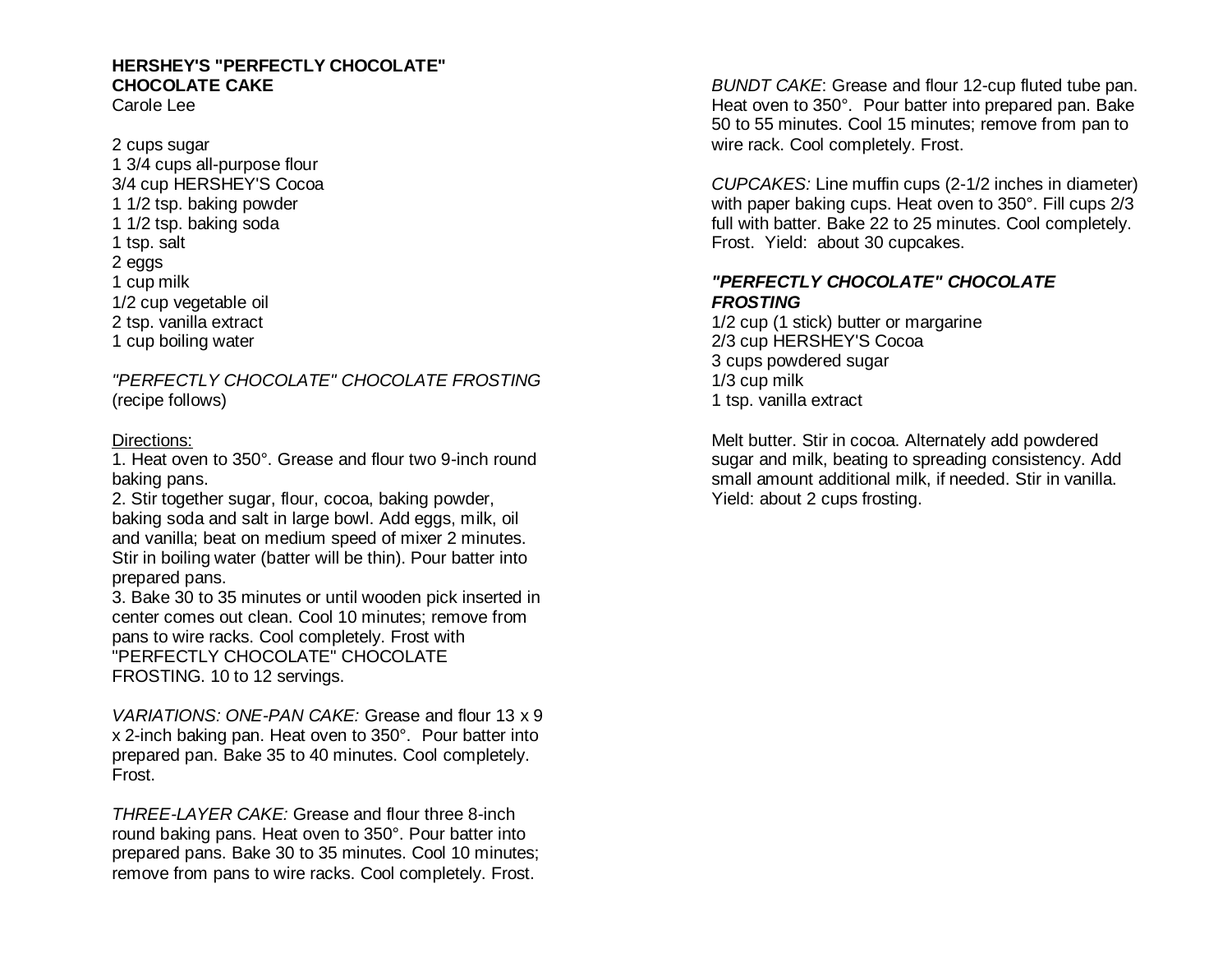## **RASPBERRY JELL-O PIE**

Carole Nadeau

2/3 cup boiling water 1 3-oz. package of raspberry Jell-O 1/2 cup cold water 1/2 cup ice cubes 1 8-oz. container of Cool Whip 1 cup fresh raspberries 1 9" Graham Cracker Pie Crust

Dissolve Jell-O in boiling water. Mix cold water and ice cubes to measure 1 Cup. Mix with Jell-O and stir until ice melts. Stir in 1 8-oz. container of Cool Whip with wire whisk. Refrigerate for about 20 minutes or until thick.

Stir in raspberries and spoon into crust. Refrigerate for at least 4 hours before serving. Top with Cool Whip and garnish with raspberries. Makes 8 servings.

#### **SIMPLE LEMON CAKE COOKIES**

*Simple recipes.net*

1 18-oz. pkg. lemon cake mix 2 eggs 1/3 cup vegetable oil 1 tsp. lemon extract 1 tsp. lemon zest 1/3 cup confectioner's sugar for garnish

Preheat 375° oven. In large bowl, blend cake mix, eggs, oil, lemon extract and lemon zest. Blend well. Drop by teaspoonsful into a bowl of confectioner's sugar. Roll them around until lightly covered. Place on ungreased baking sheet. Bake 6-9 minutes. Cool 1 minute, then remove from baking sheet to cool. Store in covered container.

#### **EASY-AS-CAKE LEMON COOKIES (1)**

*Betty Crocker.com*

1 box super moist lemon cake mix 1/3 cup butter, softened 1/4 cup shortening 1 egg 1 container whipped or rich lemon frosting

Preheat oven to 375°.

Combine first 4 ingredients. Drop in rounded tablespoonsful 2 inches apart onto ungreased cookie sheet.

Bake 9-12 minutes. Cool 1 minute, then remove from cookie sheet. Cool completely and frost with prepared lemon frosting. Store in covered container.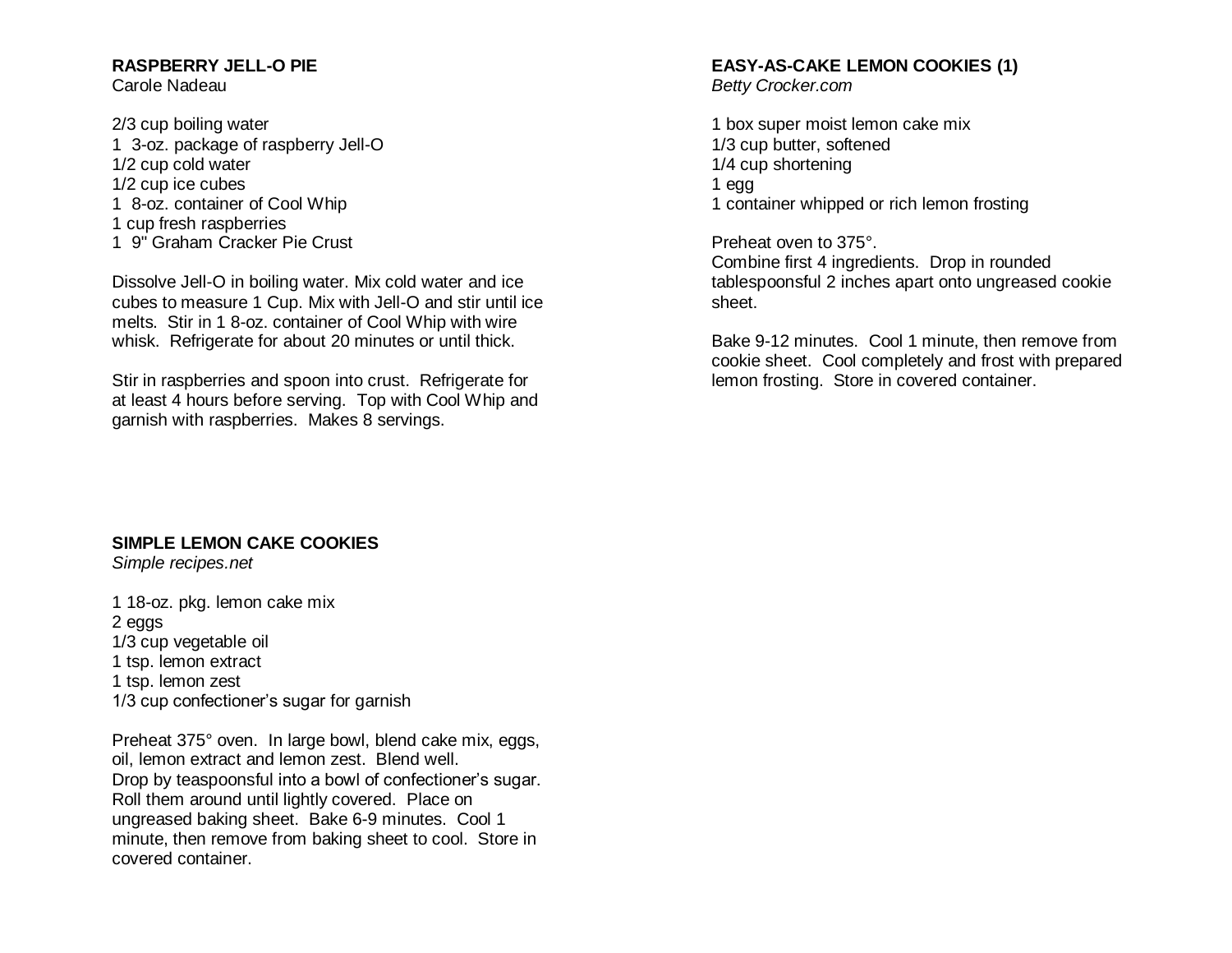#### **EASY-AS-CAKE LEMON COOKIES (2)** *Food.com*

1 18-oz. box lemon supreme cake mix 2 eggs 1/2 cup vegetable oil 3/4 cup powdered sugar 1 T lemon juice 1 1/2 tsp. lemon juice

Preheat oven 350°. Mix cake mix, eggs and oil. (bake immediately after mixing or cookies will flatten out).

Spoon onto ungreased cookie sheet 2 inches apart. Bake 8-10 minutes. Allow to cool on cookie sheet.

Glaze by mixing powdered sugar \***and lemon juice** in small bowl. Lightly brush or drizzle glaze onto warm cookies on a rack.

*\*The juice amounts were unclear whether the 1 T lemon juice went into the cake mix and the 1 1/2 tsp. was for the glaze, or all the lemon juice was for glazing only!! I think I'd put the 1 T lemon juice in the cake mix and the 1 1/2 tsp. lemon juice in the glaze. Your call.*

#### **MEXICAN WEDDING CAKE** Paula Wilbanks

Set out an 8-oz. pkg. of cream cheese and 1 stick of butter so they will be at room temperature when ready to make the icing.

Preheat oven to 350°.

In a large mixing bowl, slightly beat (whisk) 2 eggs. Then add the following ingredients: 2 cups flour 2 cups sugar 1 (20-oz.) can crushed pineapple with juice 2 tsp. baking soda 1 tsp. vanilla 7 oz. finely-chopped pecans

Stir all ingredients and pour into ungreased 9 x 13 pan. Bake for 35-40 minutes until edges start to pull away from sides of pan and toothpick comes out clean.

After cake cools, mix cream cheese and butter. Add 1 cup granulated sugar and 1 teaspoon vanilla. Spread mixture on cake and top with pecan halves or chopped pecans.

Cake is best when covered and refrigerated before serving.